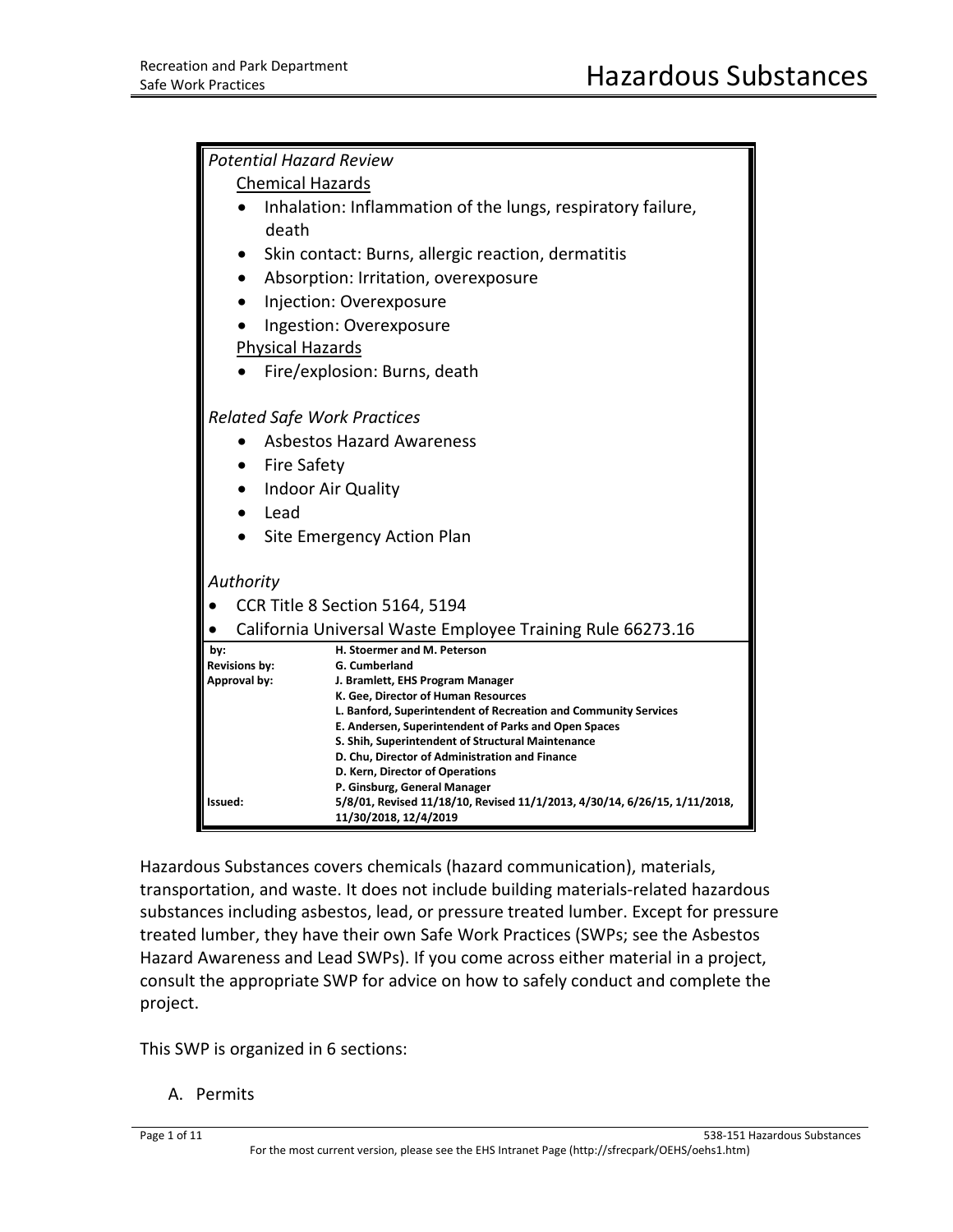- B. Purchase Approval
- C. Use
- D. Storage
- E. Waste
- F. Spills

This SWP is dedicated to helping you avoid an injury or illness from known hazards. You are advised to follow these recommendations, read and follow this SWP and any related SWPs, complete any required or recommended training, and to obtain advice from a Qualified Person if you have any questions.

A Qualified Person is a person **designated** by the employer; and by reason of **training**, experience, or instruction who has demonstrated the ability to perform safely all assigned duties; and, when required is properly licensed in accordance with federal, state, or local laws and regulations.

All tasks require that you:

- Use the equipment in accordance with the guidelines set forth by the manufacturer. This includes following all signs and labels, and reviewing any manufacturer's operating manuals.
	- o If the instructions provided in the operating manual conflict with this SWP, then follow the instructions in the manual. The manufacturer's instructions prevail over this SWP.
- Review the safety data sheets (SDSs) for each chemical.
- Be trained on this SWP and those listed above as related. Training on SWPs must be completed before initial assignment. It is also recommended that you complete refresher training every two years.

# **A. PERMITS**

- 1. Hazardous substances are regulated by many agencies:
	- a. The San Francisco Department of Public Health's Hazardous Materials Unified Program Agency (HMUPA) regulates the use of hazardous materials and waste in San Francisco. Tuolumne County regulates Camp Mather, and San Mateo County regulates Sharp Park.
	- b. Cal OSHA inspects workplaces and enforces laws to protect the health and safety of workers in California.
	- c. Cal EPA regulates and administers the state's environmental protection programs, and fulfills [hazardous waste](http://en.wikipedia.org/wiki/Hazardous_waste) cleanup.
- 2. Permits may be needed for the use or storage of hazardous materials. If RPD generates hazardous waste at a site, or handles, stores or uses hazardous materials in quantities exceeding specified thresholds, that site is required to comply with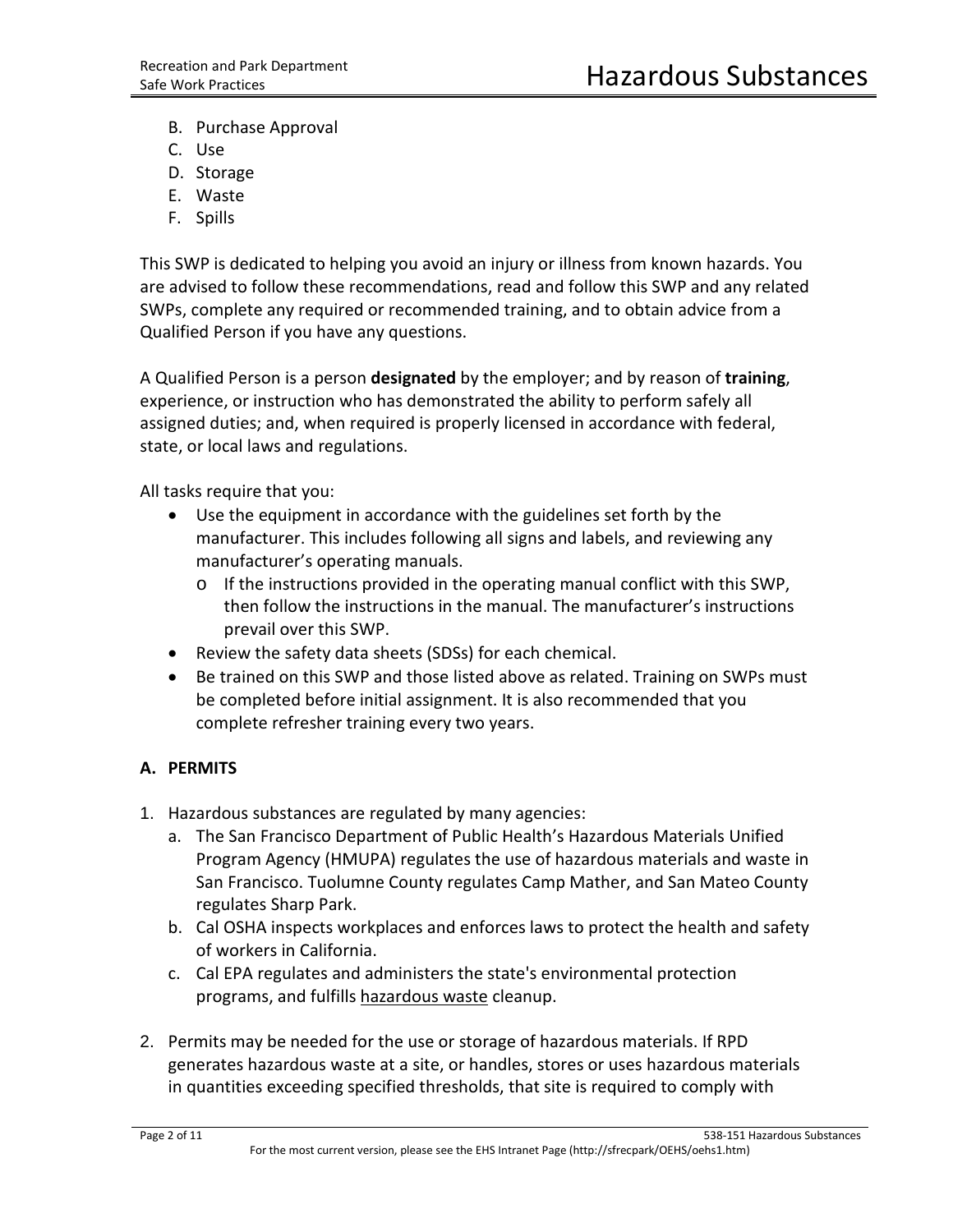several requirements for notification, registration and permitting. A HMUPA Certificate of Registration is required if:

- a. At any one time during the year, you were to add up the volume of all the **hazardous liquids** in containers with a capacity equal to or greater than 1 gallon and the total volume is greater than or equal to 55 gallons; or
- b. At any one time during the year, you were to add up the volume of all the **hazardous solids** in containers with a capacity equal to or greater than 25 pounds and the total weight is greater than or equal to 500 pounds; or
- c. At any one time during the year, you were to add up the volume of all the **compressed gases** in containers with a capacity equal to or greater than 10 cubic feet and the total volume is greater than 200 cubic feet; or
- d. At any one time during the year, you store a single hazardous material or a mixture containing a hazardous material (including all container sizes) in amounts greater than or equal to either 55 gallons of liquids, 500 pounds of solids, or 200 cubic feet of compressed gases; or
- e. The site generates *any* amount of **hazardous waste**. One exception is "silveronly" hazardous waste. If less than 100 kilograms per month of silver waste is generated, then that site may be exempted.
- 3. If you think you might need a HMUPA operating permit based on the above trigger amounts, first check the site records to see if a permit already exists. If not, you will need to apply for one. You may do so by contacting the HMUPA program at 415- 252-3900. EHS can also give you advice on how to proceed.
- 4. Copies of HMUPA operating permits and applications must be provided to EHS by the site manager.

# **B. PURCHASE APPROVAL**

- 5. EHS approval is required in order to purchase a chemically-based product. You may not purchase a chemical without going through this process.
	- a. Approval is based upon use, and not upon who is purchasing the product. So, if the use is consistent with the original approval, you will not have to get approval every time you re-purchase a product, or if you want to buy a product previously approved for someone else.
	- b. A [database](https://msdsmanagement.msdsonline.com/b49e699d-b0ba-4aad-b1bb-aa1d096d3cd0/ebinder/?nas=True) of the approved products is available for all staff to view. This database can be accessed through the RPD Intranet site by opening your web browser, then typing 'sfrecpark' in the address bar. Click on the 'Health and Safety' drop down menu, and select 'Safety Data Sheets (SDSs)'. This database is available to Accounting/Purchasing staff as well and will be used by them to determine if prior approval has been given to a product when they receive a requisition. If you are unsure if a product you are purchasing has been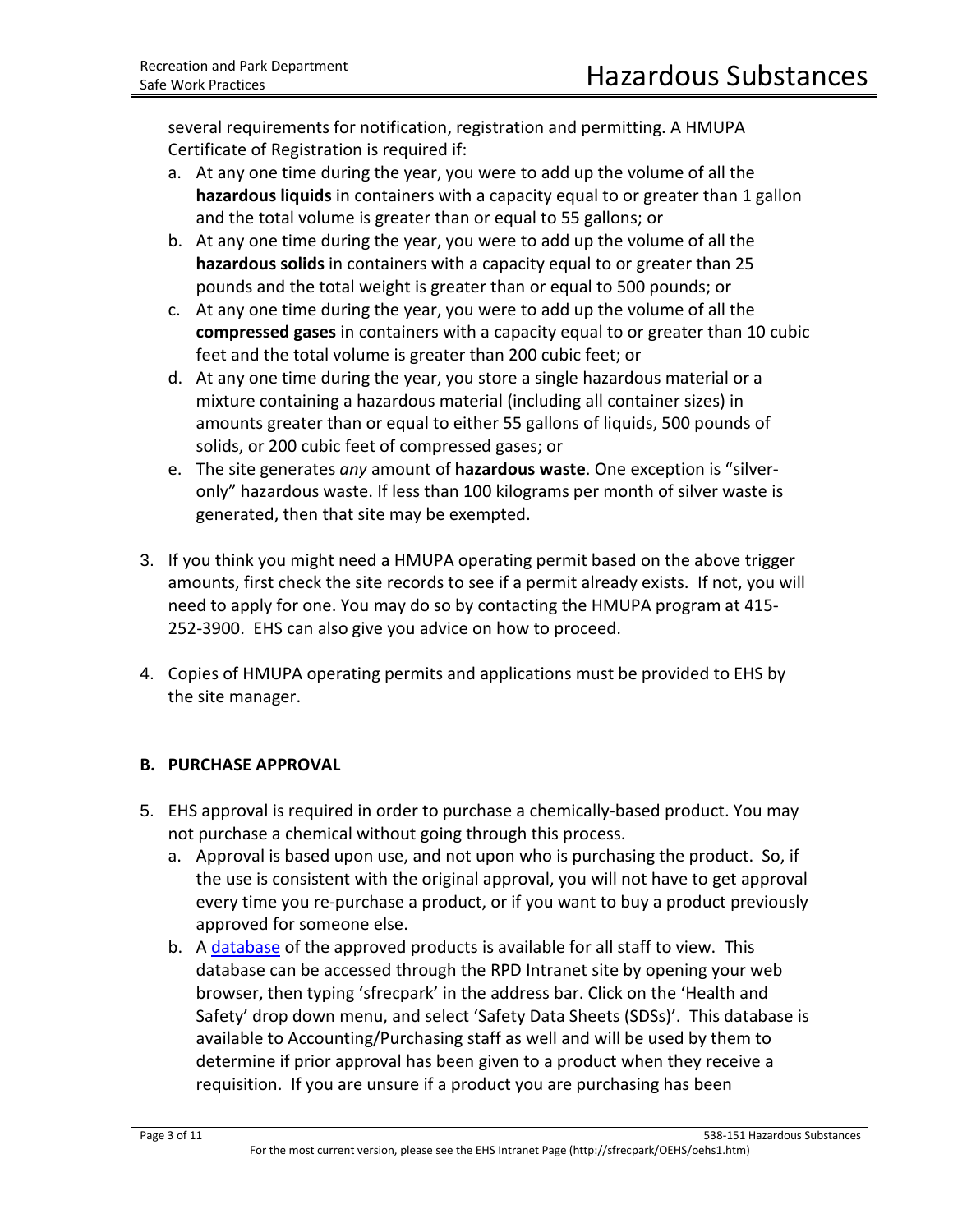previously approved, check the database first. Otherwise, you may ask Purchasing or EHS staff for help.

c. An [SDS Approval Request Form](http://rpd-vm-web01/sfrecpark/wp-content/uploads/125-013-SDS-Approval-Form.pdf) has been developed to help assure a speedy approval of your product. If you want to purchase a product that has not been previously approved, you must submit the SDS sheet along with a completed SDS Approval Request Form to EHS.

# **C. USE**

- 6. Training on hazardous substances must be provided to employees upon initial assignment, and whenever a new chemical hazard is introduced into their work area.
	- a. Information and training may relate to general classes of hazardous substances and related to reasonably foreseeable exposures of the job.
	- b. Chemical-specific information must always be available through labels and SDSs
- 7. Training shall consist of at least the following topics (and information is available on the SDSs):
	- a. Any operations in the work area where hazardous substances are present.
	- b. The location and availability of the SDSs.
	- c. The methods and observations that may be used to detect the presence or release of a hazardous chemical in the work area (visual appearance or odor of hazardous chemicals when being released).
	- d. The physical or health hazards of the chemicals in the work area, and the measures employees can take to protect themselves from these hazards, including specific procedures to protect employees from exposure to hazardous chemicals, such as appropriate work practices, emergency procedures, and personal protective equipment to be used.
	- e. How employees can obtain and use the appropriate hazard information.
	- f. The employee's right:
		- i. To personally receive information regarding hazardous chemicals to which they may be exposed.
		- ii. For their physician or collective bargaining agent to receive information regarding hazardous chemicals to which the employee may be exposed.
- 8. There are a number of carcinogenic substances which are regulated specially by Cal OSHA (e.g. training, work practices). If you are working with products that have any of these substances in them, please contact EHS for further assistance:
	- a. Acrylonitrile
	- b. Benzene
	- c. 1,3 Butadiene
	- d. Cadmium
	- e. 1,2 Dibromo-3-Chloropropane (DBCP)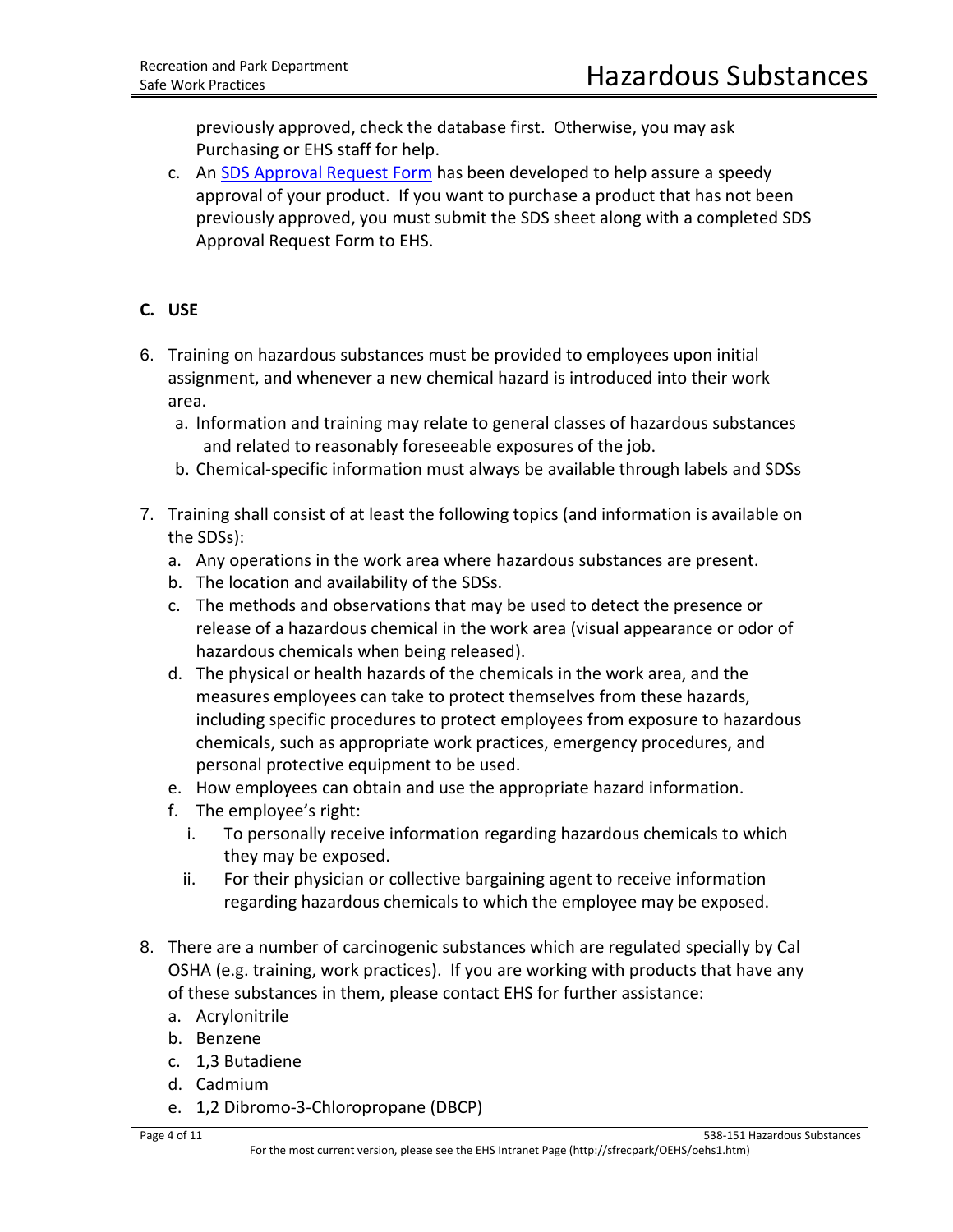- f. Ethylene Dibromide (EDB)
- g. Ethylene Oxide
- h. Formaldehyde
- i. Inorganic Arsenic
- j. 4,4-Methylenebis (2-Chloroaniline) MBOCA
- k. Methylene Chloride
- l. Methylenedianiline
- m. Vinyl Chloride
- 9. Whenever a new or revised SDS is received, such information shall be provided to employees on a timely basis not to exceed 30 days after receipt, if the new information indicates significantly increased risks to, or measures necessary to protect, employee health as compared to those stated on a SDS previously provided
- 10. Be familiar with the SDS for a product prior to using it. Supervisors shall have access
- 11. providing material-specific training in the safe use of those products to each employee prior to assigning them to use it.
- 12. The SDS sections are as follows.
	- a. IDENTIFICATION: Identifies the chemical/product and recommended uses; includes the name and contact information of the responsible party.
	- b. HAZARD(S) IDENTIFICATION: Identifies the hazards of the chemical and the appropriate warning information. This includes the hazard classification of the material, the signal word, hazard statements, the pictograms associated with the material, and precautionary statements.
	- c. COMPOSITION/INFORMATION ON INGREDIENTS: Identifies ingredients contained in the product including chemical name, impurities and stabilizing additives, and concentration.
	- d. FIRST-AID MEASURES: Describes the initial care that should be given by untrained first responders to an individual who has been exposed to the chemical; this includes routes of exposure, description of symptoms, and recommendations for immediate medical care and special treatment.
	- e. FIRE-FIGHTING MEASURES: Provides recommendations for fighting a fire caused by the chemical; this includes recommendations of suitable extinguishing equipment, advice on specific hazards that develop from the chemical during the fire, and recommendations on protective equipment for firefighters.
	- f. ACCIDENTIAL RELEASE MEASURES: Provides recommendations on the appropriate response to spills, leaks, or releases; includes recommendations for personal precautions, emergency procedures, methods and materials used for containment, and cleanup procedures.
	- g. HANDLING AND STORAGE: Provides guidance on the safe handling practices and conditions for the safe storage of chemicals; this includes precautions for safe handling and storage.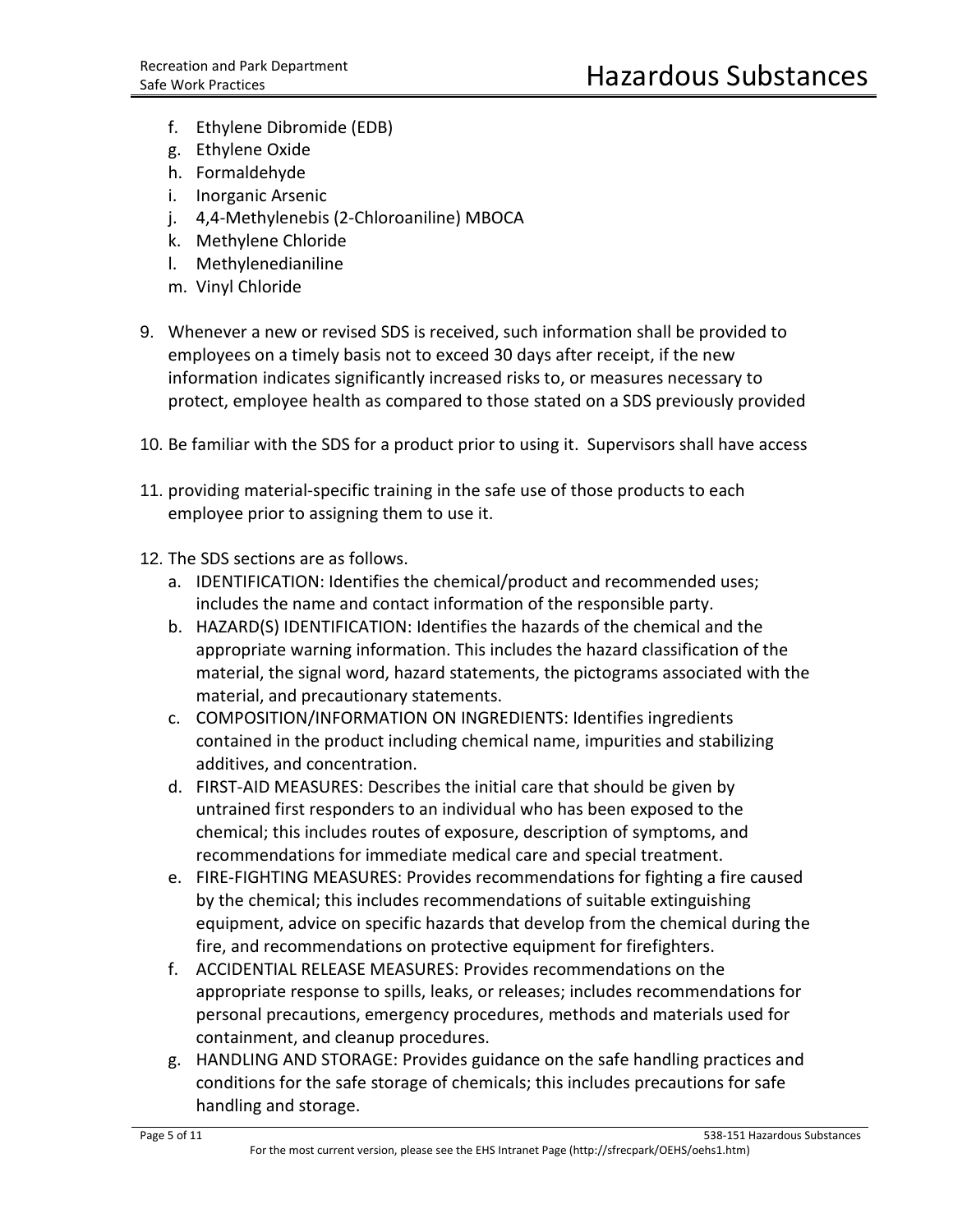- h. EXPOSURE CONTROLS/PERSONAL PROTECTION: Indicates the exposure limits, engineering controls, and personal protective measures that are used to minimize worker exposure; this consists of exposure limits set by OSHA and other bodies, appropriate engineering controls, recommendation for personal protective measures, and any special requirements for personal protective equipment.
- i. PHYSICAL AND CHEMICAL PROPERTIES: Identifies physical and chemical properties associated with the substance or mixture; this includes (but is not limited to) appearance, upper/lower flammability or explosive limits, odor, vapor pressure, pH, etc.
- j. STABILITY AND REACTIVITY: Describes the reactivity hazards of the chemical and the chemical stability information; this includes (but is not limited to) test data for chemicals, indication of whether the chemical is unstable, a description of stabilizers, indication of the possibility of hazardous reactions, etc.
- k. TOXICOLOGIAL INFORMATION: Identifies the toxicological and health effects information (or indicates that such data are not available); this consists of information on the likely routes of exposure, description of the effects of short and long-term exposure, the numerical measures of toxicity, and a description of the symptoms.
- l. ECOLOGICAL INFORMATION: Provides information to evaluate the environmental impact of chemicals; this includes data from toxicity tests, information on the potential for environmental degradation, the potential for the chemical to move from soil to groundwater, and more.
- m. DISPOSAL CONSIDERATIONS: Provides guidance on proper disposal practices, recycling or reclamation of the chemical(s), and safe handling practices; this includes description of the appropriate disposal containers to use, recommendations of the appropriate disposal methods to use, and more.
- n. TRANSPORT INFORMATION: Provides guidance on classification information for shipping and transporting of hazardous chemicals by road, air, rail, or sea; this includes the UN number, the UN proper shipping name, transport hazard class(es), and more.
- o. REGULATORY INFORMATION: Identifies the health, safety, and environmental regulations specific for the product that is not indicated anywhere else on the SDS; this includes any national and/or regional regulatory information of the chemical or mixtures.
- p. OTHER INFORMATION: Indicates when the SDS was prepared or when the last known revision was made.
- q. A description, in lay terms, on either a separate sheet or with the body of the information specified in this section, of the specific potential health risks posed by the hazardous chemical intended to alert any person reading the information.
- 10. Use products as directed by the manufacturer, as listed on the label or SDS. Stronger mixtures are not necessarily better and may be hazardous.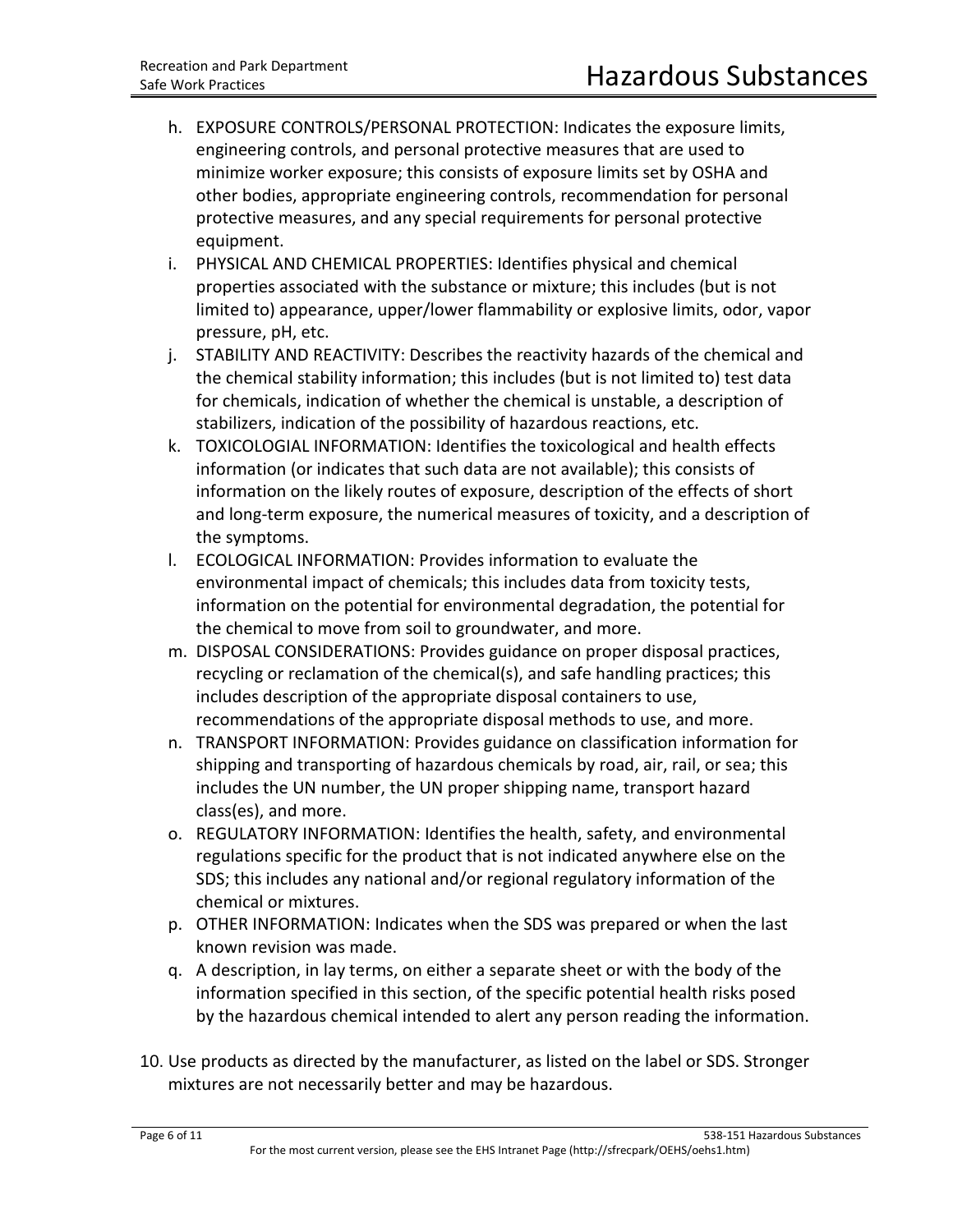11. To minimize exposure to chemical hazards, a hierarchy of controls is used as a means of determining how to implement feasible and effective controls.



- a. Elimination or substitution with a safer product is the most desirable control.
- b. Engineering controls (physical changes to the workplace which eliminates or reduces the hazard) is the next preferable (e.g. isolation, use of ventilation).
- c. Administrative or work practice controls (establishing efficient processes or procedures) may be appropriate in some cases where engineering controls cannot be implemented or when different procedures are needed after implementation of the new engineering controls (e.g. rotation of jobs).
- d. Personal protective equipment is the least desirable but may still be effective.
- 12. Anyone using a chemical around you must inform you of that use. Take responsibility to ask what chemical is being used if you have not been provided that information. You may also request to see the SDS for that product.
- 13. If you use a chemical in an area where an employee or the public may be present, ensure that use of that chemical does not adversely impact those people by:
	- Notifying staff of the use of the chemical.
	- Provide the SDS if asked for it.
	- Perform work during non-occupied hours whenever possible.
	- If work cannot be performed during non-occupied hours, then establish appropriate safeguards, such as canceling programs or establishing effective controls to prevent airborne migration of the chemical. If uncertain about what should be done, contact EHS for advice and assistance.

#### **D. STORAGE**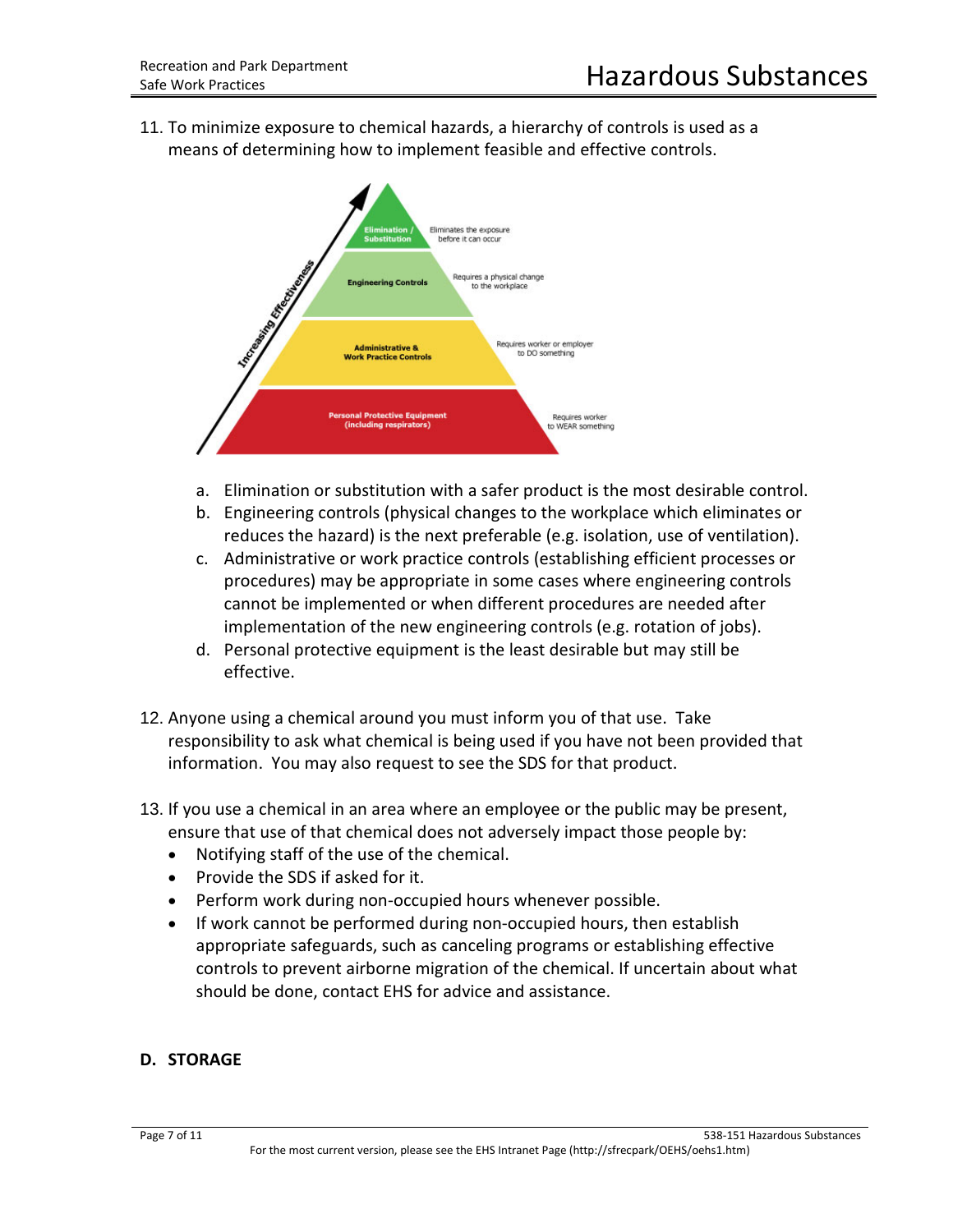- 13. Hazardous material containers must be labeled, tagged, or marked. These labels must:
	- a. Be written legibly.
	- b. Be written in English.
	- c. Be easily seen on container.
	- d. Provide the name, address, and telephone number of the chemical manufacturer, importer, or other responsible party.
	- e. Provide the product identifier, which identifies the hazardous chemical. This can be the chemical name, code number, or batch number.
	- f. Provide signal words that indicate the relative severity of the hazard. These two words are "Danger" and "Warning".
	- g. Provide hazard statements, which describe the nature of the hazard(s) of a chemical, including, where appropriate, the degree of hazard.
	- h. Provide precautionary statements, which describe recommended measures that should be taken to minimize or prevent adverse effects from exposure to the hazardous chemical or improper storage or handling. There are four types of precautionary statements: prevention (to minimize exposure), response (in case of accidental spillage or exposure emergency response, and first aid), storage, and disposal.
	- i. Provide a pictogram that identifies the hazard category (ie. a diamond shape with a symbol inside that represents a specific hazard category). To identify hazardous materials, look for the following pictograms:





For the most current version, please see the EHS Intranet Page (http://sfrecpark/OEHS/oehs1.htm)

Page 8 of 11 538-151 Hazardous Substances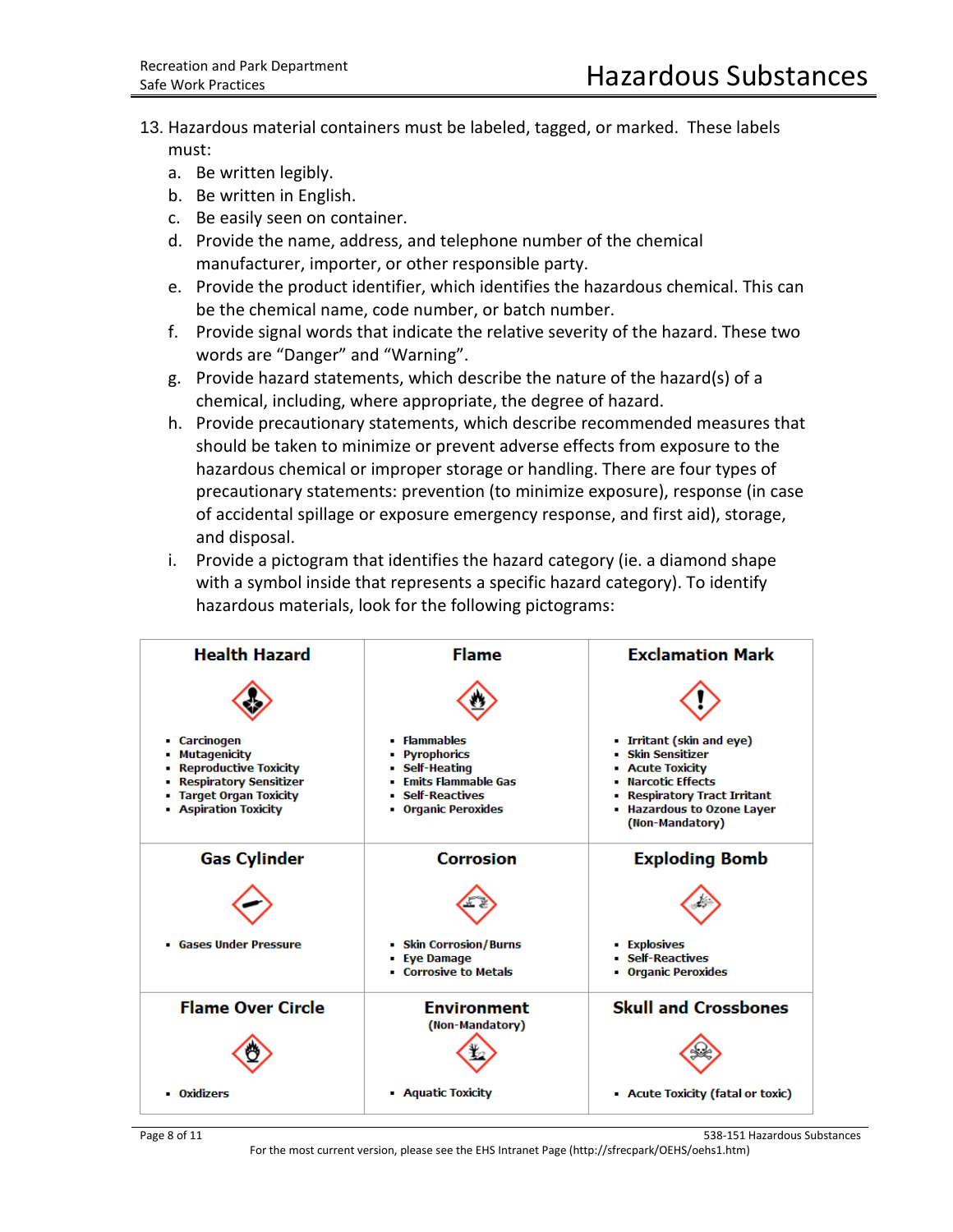Source: "Side-by-Side Comparison of OSHA's Existing Hazard Communication Standard (HCS 1994) vs. the Revised Hazard Communication Standard (HCS 2012)", Occupational Safety and Health Administration, US Department of Labor, https://www.osha.gov/Publications/OSHA3636.pdf

- j. Provide any supplementary information that the label producer deems helpful.
- 14. Use original containers of materials whenever possible as they have the proper label.
	- a. If secondary containers must be used, they must also be labeled as per the regulations. As labeling requirements are extensive, this is why we recommend use of original containers.
	- b. If you must use a secondary container, you must create a label. Your label must contain the information specified in items 13 (a) through (i). If you can safely do so, photocopying or taking a picture of the original container label, printing it, and taping or gluing it to the secondary container may be a good way to ensure your label complies with each of the label requirements.
	- c. Exemptions:
		- Immediate and Individual Use. A portable container into which hazardous chemicals are transferred from labeled containers, and which are intended only for the immediate use of the employee who performs the transfer is exempt from the labeling requirements listed in 14. a. and b.
		- Stationary Process Containers. Use of signs, placards, process sheets, batch tickets, operating procedures or other written plan may be developed in some cases. See EHS for assistance.
- 15. Labels are not to be removed, altered or obscured. Re-label containers whenever labels are damaged or defaced.
- 16. Incompatible substances shall be separated from each other in storage by distance, or by partitions. See the SDS for specific storage instructions for each substance.
- 17. Hazardous substances shall be stored in containers which are chemically inert to and appropriate for the type and quantity of the hazardous substance.
- 18. Hazardous substances shall not be stored in such locations or manner as to result in physical damage to, or deterioration of, the container (e.g. where they might be exposed to heat).
- 19. Containers of substances which give off toxic, poisonous, corrosive, asphyxiant, suffocant, or anesthetic fumes, gases, or vapors in hazardous amounts shall not be stored locations where it could be reasonably anticipated that employees would be exposed. This does not apply to small quantities of such materials kept in closed containers.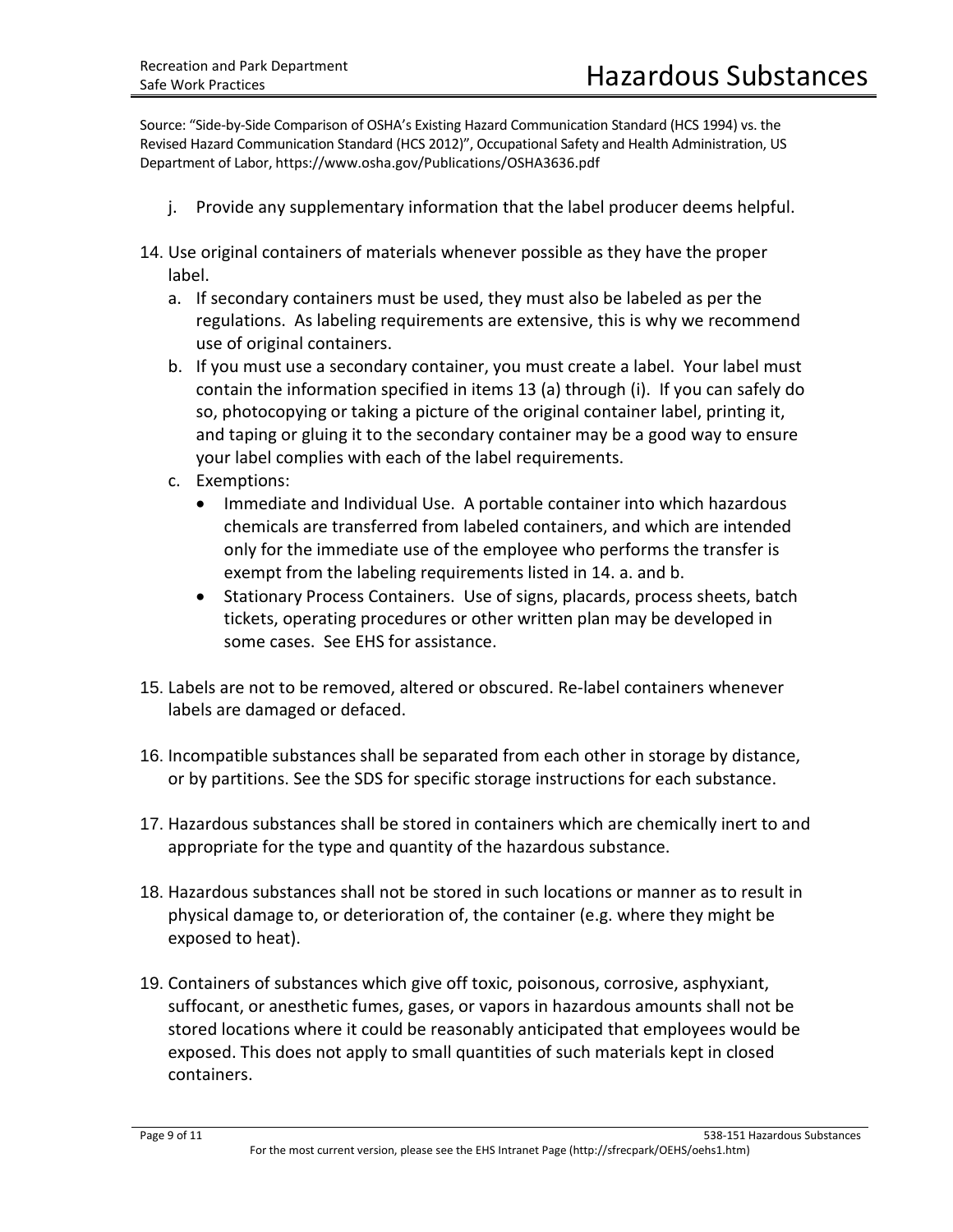### **E. WASTE**

- 20. Ensure that you are familiar with the use, inventory, and types of hazardous wastes generated at your site, section or area, if any.
- 21. Do not dispose hazardous waste in the trash.
- 22. Store waste in appropriate storage containers. Refer to the SDS for additional information. Ensure that a label identifies the location of the waste and when it was generated.
- 23. Recyclable items:
	- a. Small batteries, including alkaline and nickel-cadmium. To order battery recycling bins, contact the Department of the Environment at 415-355-3700 or visit sfenvironment.org.
	- b. Fluorescent light bulbs/tubes should be collected in their original box, if possible. These should be placed in the hazardous waste area in the Maintenance Yard for pick up.
- 24. Do not re-use hazardous waste containers unless you will re-use it for the same product. Empty containers may still contain residues which may be harmful if mixed with other chemicals.
- 25. Contact your supervisor or EHS if you have questions about storing and disposing waste properly, or if your not sure whether the waste you are handling is identified as being hazardous or not.
- 26. If you find abandoned hazardous waste (motor oil, paint, car batteries, or other labeled or unlabeled waste), you may bring it to the Structural Maintenance Yard hazardous waste facility for disposal.
	- a. You must have a copy of th[e Hazardous Waste Transporter Registration](file://Rpd-vm-fs01/groups$/EHS/Project%20Files/1501-1600/1575-023%202018-19%20dtsc%20tranport%20reg%20and%20variance%202384.pdf) from the Department of Toxic Substances in the glove box of your vehicle, to legally transport the hazardous waste. This is available on the EHS Intranet site.
	- b. If you have a large amount of hazardous waste, you may call the San Francisco Public Health Department's Hazardous Waste program at 252-3800 to come pick up the waste for you.

# **F. SPILLS**

27. If a hazardous substance is spilled, use spill clean up procedures as prescribed in the SDS in conjunction with the Department's Site Emergency Action Plan (SEAP) SWP.